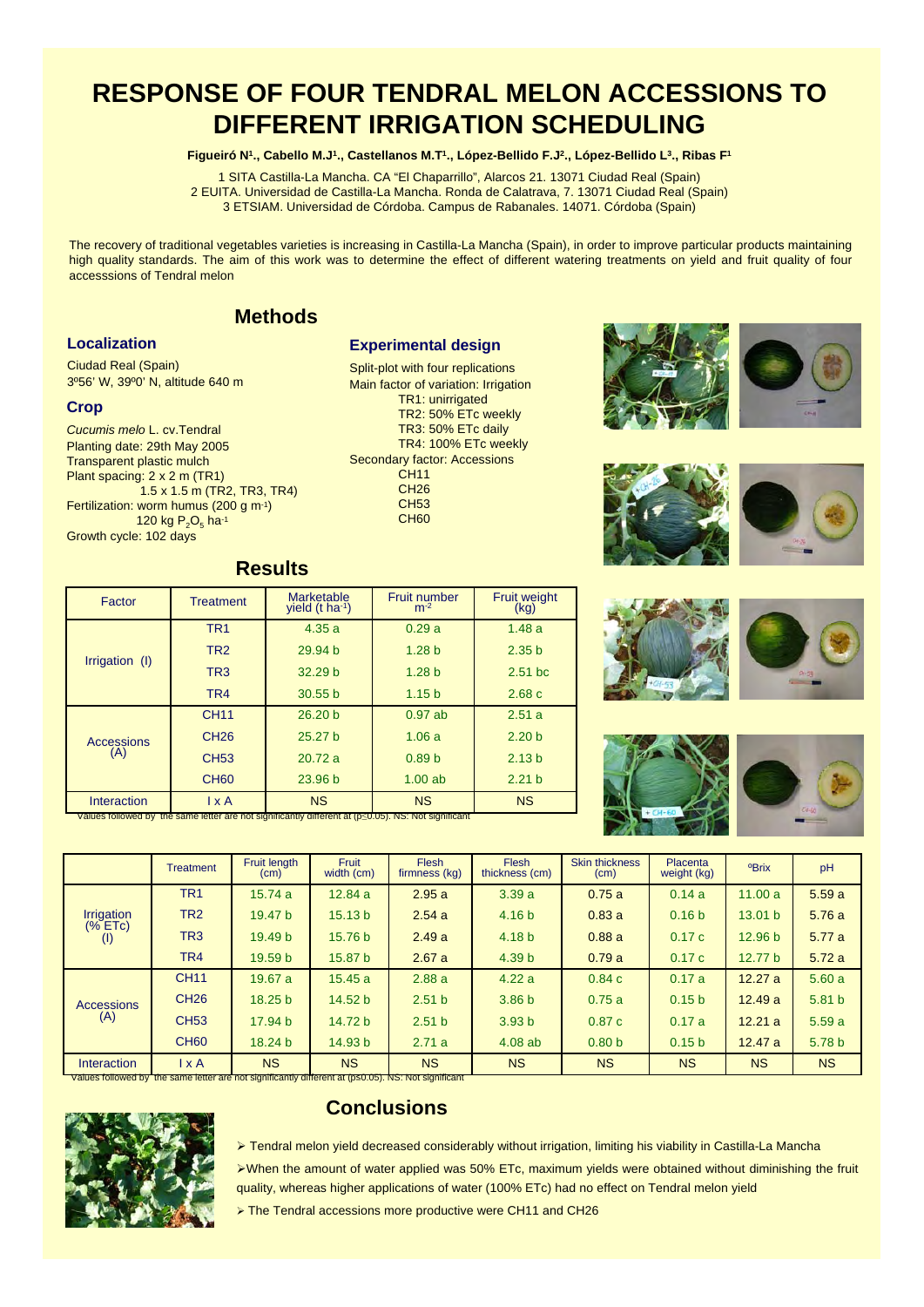# **EFECT OF NITROGEN AND IRRIGATION ON YIELD AND QUALITY OF MELON (***Cucumis melo* **L. cv. Sancho)**

### Castellanos M.T<sup>1</sup>., Cabello M.J<sup>1</sup>., Romojaro F<sup>2</sup>., Martínez C<sup>3</sup>., Egea I<sup>2</sup>., Figueiró N<sup>1</sup>., Ribas F<sup>1</sup>

1 SITA Castilla-La Mancha. CA "El Chaparrillo", Alarcos 21. 13071 Ciudad Real (Spain) 2 CEBAS. CESIC. Campus Universitario Espinardo sn. 30100 Murcia (Spain)

3 EPSO. Universidad Miguel Hernández. Ctra. Benielm km 3.2. Orihuela. Alicante (Spain)

Melon is the most important horticultural crop in Ciudad Real (Spain) with around 15000 ha, which are mostly located over aquifer no. 23 with high risk of pollution by nitrates. The objective of this work was to evaluate the effects of irrigation and N fertilizer rates on yield and quality of melon, and to determine the possible interaction between irrigation and nitrogen

# **METHODS**

### **LOCALIZATION**

Ciudad Real (Spain) 3º56' W, 39º0' N, altitude 640 m

#### **CROP**

*Cucumis melo* L. cv. Sancho Planting date: 26th May 2005 Transparent plastic mulch Plant spacing: 1.5 x 1.5 m Elemental plot: 126 m<sup>2</sup> Drip irrigation Emitters:  $2 \ln^{-1} (1.5 \times 0.5 \text{ m})$ Growth cycle: 117 days (26/V–20/IX)



### **EXPERIMENTAL DESIGN**

Split-plot with four replications Main factor of variation: Irrigation (% ETc)  $TR1 = 75$  $TR2 = 100$  $TR3 = 125$ Secondary factor: Nitrogen (kg ha-1)  $AO = 30$  $A1 = 84$  $A2 = 111$  $A3 = 138$ 



| Factor            | <b>Treatment</b> | Marketable<br>yield $(t \text{ ha}^{-1})$ | Fruit<br>number $m-2$ | <b>Fruit weight</b><br>(kg) | <b>Efficiency</b><br>$(kq m-3)$ |
|-------------------|------------------|-------------------------------------------|-----------------------|-----------------------------|---------------------------------|
|                   | TR <sub>1</sub>  | 37.81a                                    | 1.17a                 | 3.24a                       | 10.77a                          |
| <b>Irrigation</b> | TR <sub>2</sub>  | 39.42a                                    | 1.15a                 | 3.42 <sub>b</sub>           | 8.47 b                          |
|                   | TR <sub>3</sub>  | 41.49a                                    | 1.18a                 | 3.50 <sub>b</sub>           | 7.27c                           |
| <b>Nitrogen</b>   | A <sub>0</sub>   | 35.21a                                    | 1.08a                 | 3.26a                       | 7.94a                           |
|                   | A <sub>1</sub>   | 42.86 <sub>b</sub>                        | 1.27 <sub>b</sub>     | 3.39 <sub>b</sub>           | 9.59 <sub>b</sub>               |
|                   | A2               | 42.86 b                                   | 1.26 <sub>b</sub>     | 3.42 <sub>b</sub>           | 9.46 <sub>b</sub>               |
|                   | A <sub>3</sub>   | 37.36a                                    | 1.07a                 | 3.49 <sub>b</sub>           | 8.31a                           |
| Interaction       | IXN              | N.S.                                      | N.S.                  | <b>N.S.</b>                 | N.S.                            |

Values followed by the same letter are not significantly different at p≤0.05. N.S.: not significant



N response curve of melon yield. \*\*\* significant at p≤0.001

| Factor            | <b>Treatment</b> | <b>Fruit length</b><br>(cm) | <b>Fruit width</b><br>(cm) | Flesh<br>firmness<br>(kg) | <b>Flesh</b><br>ratio | <b>Skin</b><br>thickness<br>(cm) | Placenta<br>weight (kg) | <sup>o</sup> Brix | pH    |
|-------------------|------------------|-----------------------------|----------------------------|---------------------------|-----------------------|----------------------------------|-------------------------|-------------------|-------|
| <b>Irrigation</b> | TR <sub>1</sub>  | 23.80a                      | 15.94a                     | 2.23a                     | 0.65a                 | 0.60a                            | 0.19a                   | 11.71a            | 5.63a |
|                   | TR <sub>2</sub>  | 24.17a                      | 16.09a                     | 2.24a                     | 0.63a                 | 0.64a                            | 0.18a                   | 11.37a            | 5.57a |
|                   | TR <sub>3</sub>  | 24.00 a                     | 16.19a                     | 2.30a                     | 0.66a                 | 0.60a                            | 0.18a                   | 11.44a            | 5.65a |
| <b>Nitrogen</b>   | A <sub>0</sub>   | 23.36a                      | 15.75a                     | 2.27a                     | 0.67a                 | 0.59a                            | 0.17a                   | 11.63a            | 5.64a |
|                   | A <sub>1</sub>   | $23.83$ ab                  | 16.03a                     | 2.26a                     | 0.65a                 | 0.61a                            | 0.18 <sub>b</sub>       | 11.47a            | 5.64a |
|                   | A2               | 24.20 ab                    | 16.24a                     | 2.21a                     | 0.65a                 | 0.62a                            | 0.19c                   | 11.50a            | 5.62a |
|                   | A <sub>3</sub>   | 24.55 <sub>b</sub>          | 16.28a                     | 2.29a                     | 0.62 <sub>b</sub>     | 0.63a                            | 0.19c                   | 11.42a            | 5.55a |
| Interaction       | IXN              | <b>N.S.</b>                 | <b>N.S.</b>                | N.S.                      | <b>N.S.</b>           | <b>N.S.</b>                      | <b>N.S.</b>             | <b>N.S.</b>       | N.S.  |

Values followed by the same letter are not significantly different at p≤0.05. N.S.: not significant

# **CONCLUSIONS**

\*The maximum water use efficiency is obtained with 75% ETc

 $\cdot$  The maximum commercial yield is obtained with 87 kg ha<sup>-1</sup> N

 Nitrogen increases the fruit weight, but at the same time the flesh ratio decreases which means an inferior quality because the edible part diminishes.